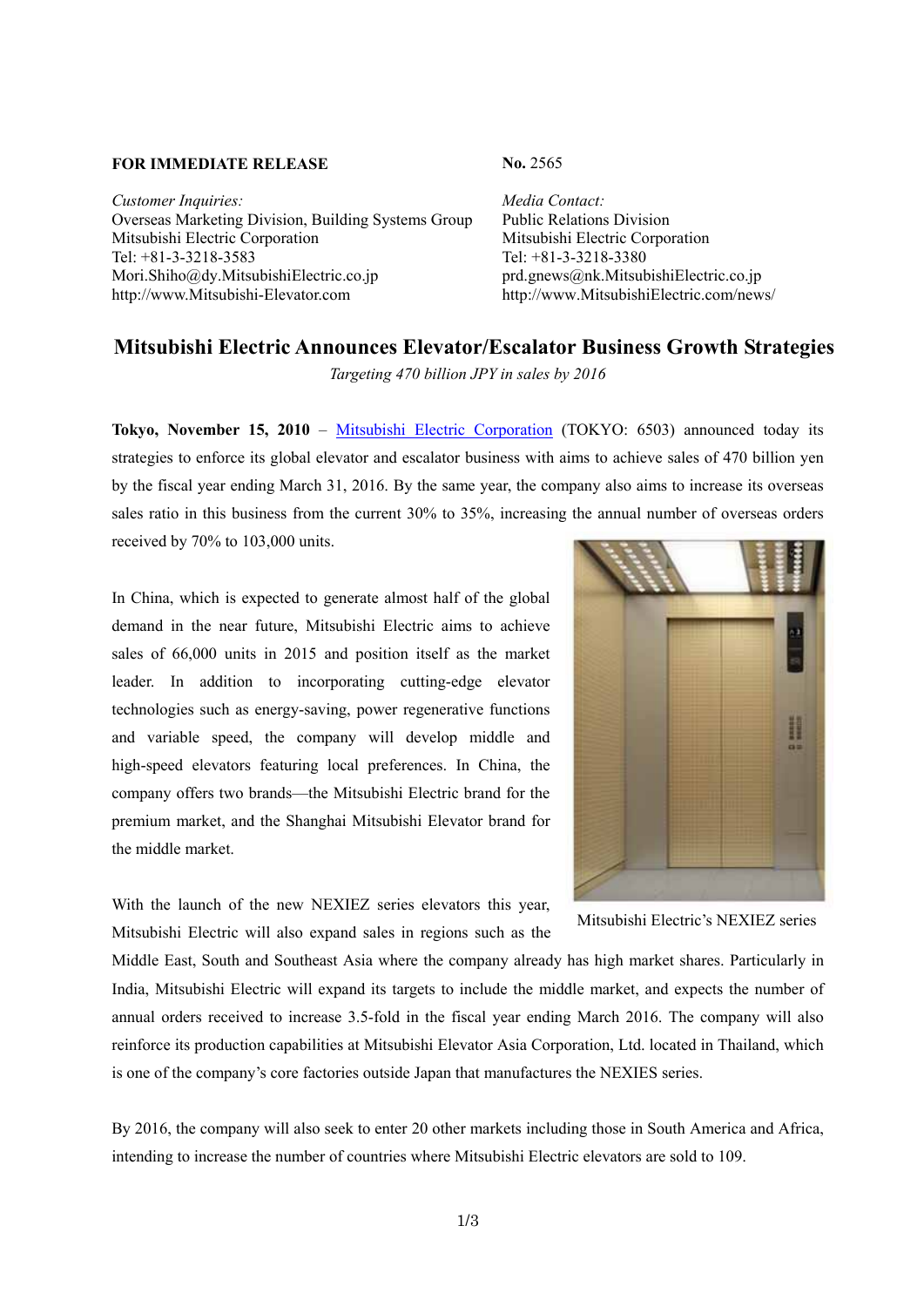Although a surge in demand for new products is not expected in Japan, the U.S., Europe and other developed markets, Mitsubishi Electric expects to see a strong demand for renewals in these markets, because elevators and escalators currently in operation will soon be in need of replacement. In Japan, for example, demand for renewals is expected to increase by 70% in fiscal 2016.

Mitsubishi Electric will aim to strengthen its position as the market leader especially in Japan by selling 7,000 units of new elevators and escalators in fiscal 2016, which is 50% more than the current number. The company also intends to increase the number of replacement units sold in fiscal 2016 2.5-fold to 7,000. Mitsubishi Electric will also promote products linked to security systems as well as other options that improve user convenience and transportation efficiency.

Due to the recent global economic turndown, the building construction market had been quite stagnant worldwide. Global market volume of elevators and escalators, however, is expected to grow by 30% to 630,000 units in the fiscal year ending March 31, 2016, owing to recovery mainly in China, India and other emerging markets. As one of the leading manufacturers in the global market, the Mitsubishi Electric Group has sold more than 800,000 units of elevators and escalators in 89 countries since it entered this business in 1931. Mitsubishi Electric's elevator/escalator business expects 370 billion in sales this fiscal year ending March 31, 2011.

There is also an increasing demand for elevators and escalators that are more energy efficient and have lower impact on the environment, in addition to growing demands for improvements in product safety, comfort and efficiency. With the global market structure changing and competition becoming intense, Mitsubishi Electric has set its product, marketing and sales tactics so that it will best suit demands in each market in order to strengthen global operations. To fulfill the various market requirements worldwide, the company is also in the midst of developing the world's fastest elevators.

## **About Mitsubishi Electric's elevators and escalators business**

Mitsubishi Electric's production of elevator components started in 1931, and until now the company has, as the leading elevator/escalator manufacturer in Japan, provided vertical transportation characterized by safety, comfort, efficiency and ecology. Recent notable installations include Japan's largest-capacity elevators for 80 persons for a building in Osaka, Japan's fastest elevator for the Landmark Tower Yokohama, skeleton double-deck elevators for the Midland Square in Nagoya and spiral escalators in the Forum Shops in Las Vegas.

Inazawa Works, located in Inazawa City of Aichi Prefecture, Japan is the domestic base of production as well as the global base for development of Mitsubishi Electric's elevators and escalators. It oversees the